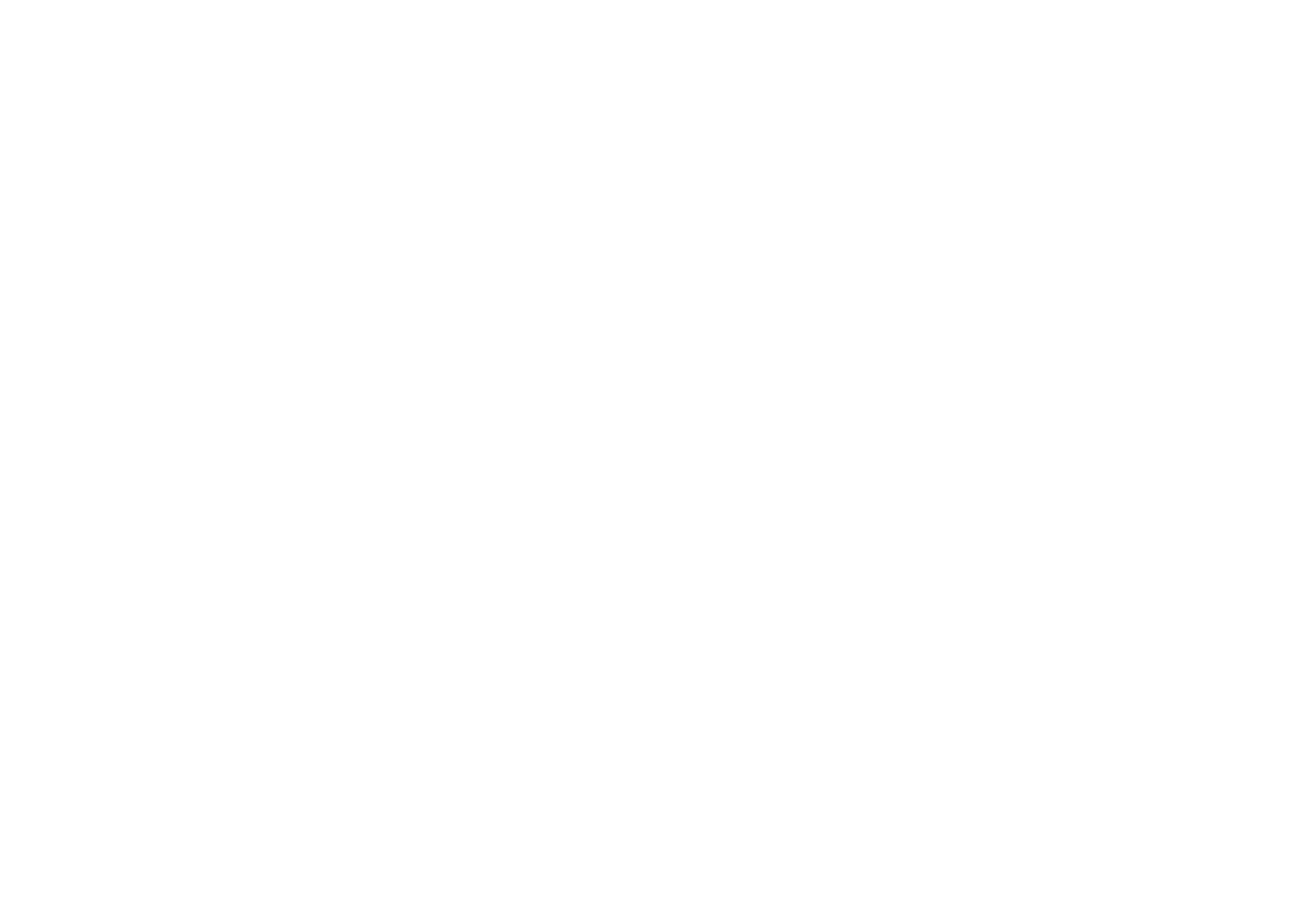## Day 1 Homework Exercise

y ettin started with Desi no Do e yo rimpact Experim **DoE** 

### Experiment one-factor-at-a-time

Questions:

- How does each factor affect the response, Yield?  $\mathbf{1}$ .
- What are the best settings of the factors to maximise Yield?  $2<sub>1</sub>$
- How many runs do you need to conduct to meet your objectives?  $\overline{3}$ .

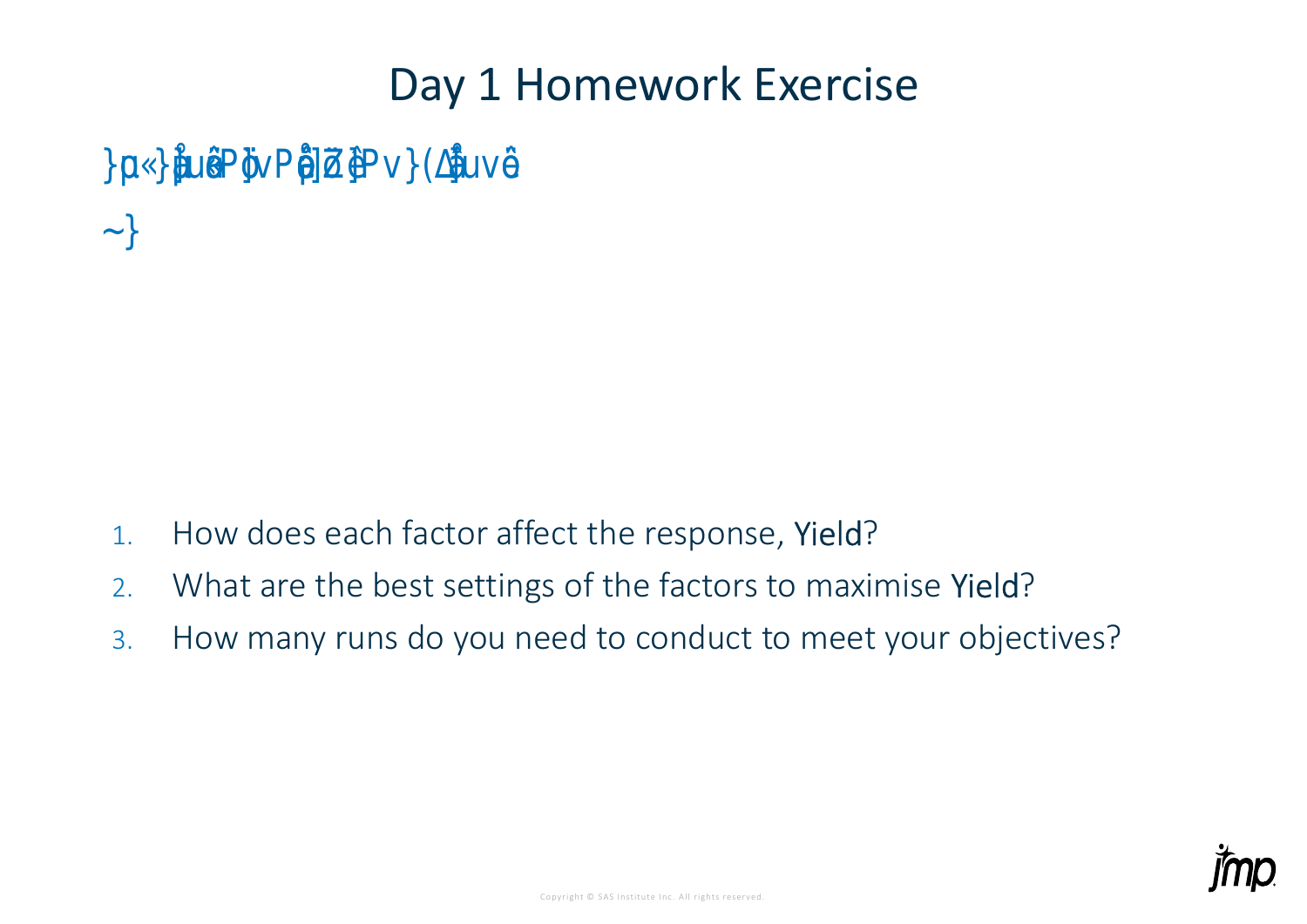# Day 1 Homework Exercise

### Double your impact by getting started with Design of Experiments (DoE)

### Experiment one-factor-at-a-time

| Heck Reaction OFAT - JMP Pro<br>$\Box$<br>$\times$<br>$\overline{\phantom{a}}$ |              |                      |                |                                         |                |                   |                         |                                                                   |
|--------------------------------------------------------------------------------|--------------|----------------------|----------------|-----------------------------------------|----------------|-------------------|-------------------------|-------------------------------------------------------------------|
| <b>E</b> Heck Reaction OFAT<br>Table Type DOE Factor T                         | D            | $\frac{1}{\sqrt{2}}$ |                | $\cdots$<br>Volume Catalyst Temperature | <b>Time</b>    | Sodium<br>Acetate | Yield                   |                                                                   |
| ▶ Simulate Yield                                                               |              | 1.5                  | 1              | 50                                      | $\overline{4}$ |                   | 1.5 26.0384983          |                                                                   |
|                                                                                |              | $\overline{c}$<br>10 | 5              | 120                                     | 24             |                   | 4 37.7224787            |                                                                   |
|                                                                                |              | 3<br>10              | 4              | 120                                     | 24             |                   | 4 38.2527456            |                                                                   |
| Columns (6/0)                                                                  |              | 10<br>$\overline{4}$ | 3              | 120                                     | 24             |                   | 4 39.2239579            |                                                                   |
| ▲Volume ◆ *                                                                    |              | 5<br>10              | $\overline{c}$ | 120                                     | 24             |                   | 4 37.4081982            |                                                                   |
| ▲Catalyst **                                                                   |              | 6<br>10              | $\mathbf{1}$   | 120                                     | 24             | $\overline{4}$    |                         |                                                                   |
| ▲Temperature ◆ *                                                               |              |                      |                |                                         |                |                   |                         |                                                                   |
| <b>⊿Time</b><br>▲ Sodium Acetate                                               |              |                      |                |                                         |                |                   | 40.0                    | <b>Yield vs. Catalyst</b>                                         |
| <b>▲Yield</b>                                                                  |              |                      |                |                                         |                |                   |                         |                                                                   |
|                                                                                |              |                      |                |                                         |                |                   | 37.5                    |                                                                   |
|                                                                                |              |                      |                |                                         |                |                   |                         |                                                                   |
| Rows <sup>-</sup>                                                              |              |                      |                |                                         |                |                   | 35.0 <sub>1</sub>       | $\bullet$                                                         |
| <b>All rows</b>                                                                | 6            |                      |                |                                         |                |                   | Yield<br>$32.5^{\circ}$ |                                                                   |
| Selected                                                                       | $\Omega$     |                      |                |                                         |                |                   |                         |                                                                   |
| Excluded                                                                       | $\mathbf{0}$ |                      |                |                                         |                |                   | 30.0                    |                                                                   |
| Hidden                                                                         | $\Omega$     |                      |                |                                         |                |                   |                         |                                                                   |
| Labelled                                                                       | $\mathbf{0}$ |                      |                |                                         |                |                   | $27.5 -$                |                                                                   |
| evaluations done                                                               |              |                      |                |                                         |                |                   | 25.0                    |                                                                   |
|                                                                                |              |                      |                |                                         |                |                   |                         |                                                                   |
|                                                                                |              |                      |                |                                         |                |                   |                         | 2.5 3.0 3.5<br>4.5<br>4.0<br>5.0<br>1.5<br>2.0<br>1.0<br>Catalyst |